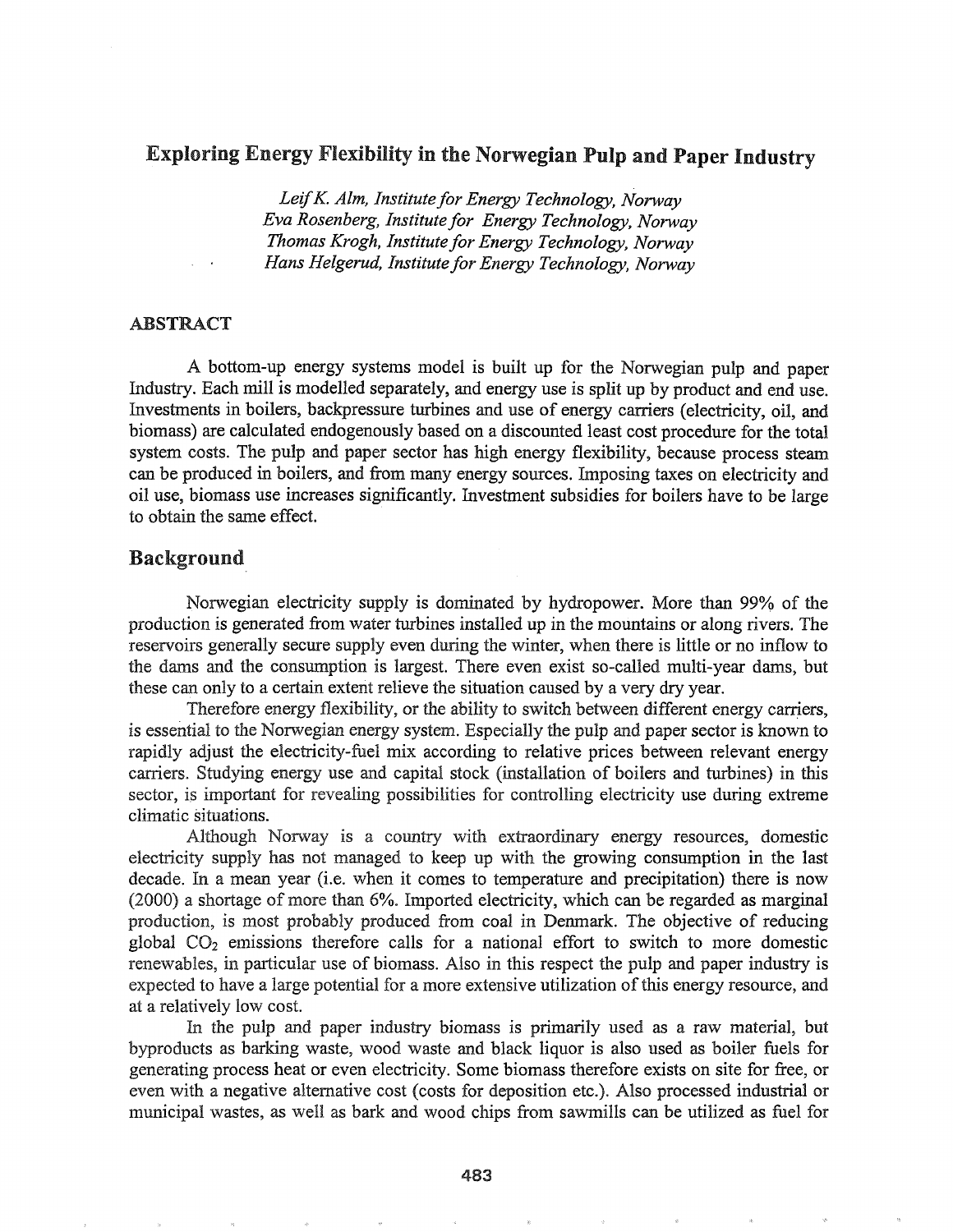the large boilers. In the future, even wood cut by the sole reason of energy supply, might be economical if appropriate energy policies are implemented. Such a measure can be a uniform per ton  $CO<sub>2</sub>$  tax on fossil fuels.

The short and long term energy flexibility of the pulp and paper industry is important for regulating peak power demand, the annual adaption to the percentage of filling of the hydro reservoirs, as well as the long term transition to a more sustainable energy use.

There exist many studies on energy efficiency in the pulp and paper industry (e.g. Farla et.al. 1997 and de Beer et.al. 1998), but models for analyzing the energy flexibility in this sector are more rare.

An exception is a description of a static resource flow model of the Finnish pulp and paper industry (Tamminen & Forsström 1988). Here, not only energy resources are accounted, but also chemicals, by-products and the mass flow from raw wood to products. The reason for this complicated structure is that wood can be used as raw material both for energy and products. Also, manufacturing of chemicals is energy consuming, and chemicals can also be re-cycled, when black liquor is recovered as energy. Finally the flow of byproducts fonns a reverse stream of energy in the system.

Parts of this structure are included in the national Finnish EFOM Model (Lehtilä and Pirila 1996). Here, the description of the pulp and paper sector includes 13 different pulp qualities and 10 different categories of paper and board products.

An Energy end-use model for pulp, paper and paperboard mills is presented by Giraldo & Hyman, 1995 and 1996. The model is based on process-step energy-consumption, with data from the U.S. Department of Energy's 1991 Manufacturing Energy Consumption Survey (MECS). Material flows and energy consumption of different process-steps are central in this model.

Another model is presented by Ruth et.al. 2000. Their model is used to assess possible impacts of climate-change policies on energy use and carbon emissions in the US pulp and paper industry.

#### Model Description

The main objective of our pulp and paper model is to examine energy flexibility and its connection to the capital stock. Flexibility is generally restricted to thermal energy use and in particular production of steam. Steam is produced in boilers and can be generated by almost any source or energy carrier: Electricity, oil, biomass (bark, black liquor and other bio-wastes) and recovered vapour from TMP production. There is full flexibility in switching from one fuel to the other, as long as the appropriate boiler types and energy resources are present. Since flexibility is being bounded by the installed equipment, we have tried to model the installation and retirement of boilers.

The model also contains a detailed description of autoproduction of electricity. Autoproduction occurs mainly in mills producing chemical pulp, and which have surplus of black liquor.

Biomass can be internal or purchased from outside. Of the internal biomass black liquor is the most important. Internal energy in each mill (bark, black liquor, TMP-vapour, sludge etc) is restricted by the production through a fixed ratio for each mill. External biomass can be purchased at prices which cover costs for harvesting and transport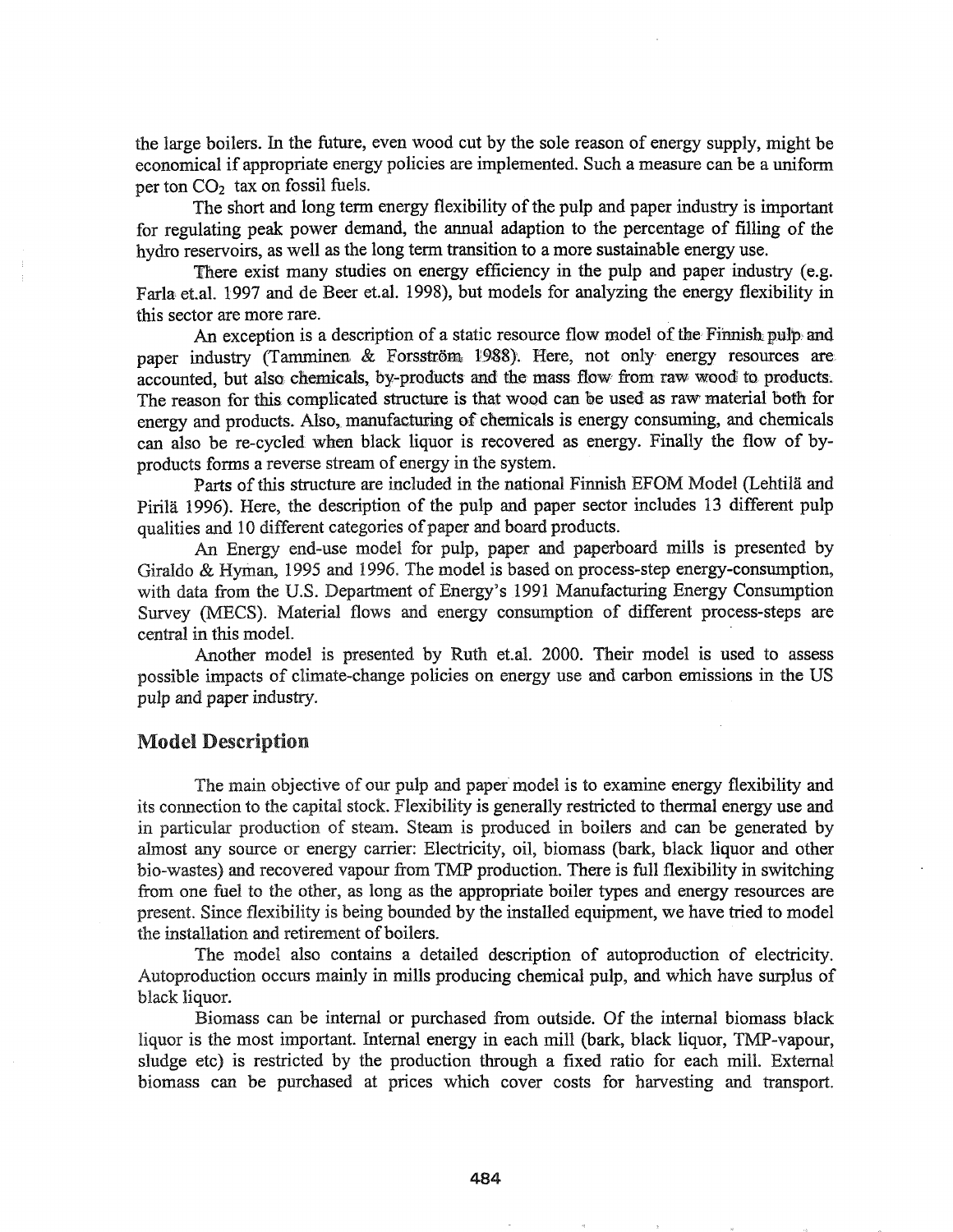Electricity, oil and coal use is bought at fixed, exogenously given prices. A few mills buy steam. Some mills also sell steam or electricity outside the pulp and paper sector.

In order to capture the distribution of the installation year of the capital stock and the inhomogeneity in the sector, 12 large mills are modelled individually. 7 small paper mills are merged into one group and two small ground wood mills constitute the last unit.

For each mill energy use is split up by product (chemical pulp, ground wood pulp, C/TMP, paper and board) and energy services (steam, electricity and direct use of oil), giving a total of 15 end use blocks, see appendix 1. Net demand (for instance useful steam delivered from the boilers) in the base year is calculated from actual (purchased and internal) energy use multiplied by mean conversion efficiency of energy equipment in place. The base year is 1996, representing the period from 1994 to 1997.

There are totally nine periods. The last ends in 2030. Net demand of energy service for each block is given exogenously. Except for the base year, use of energy and investments in energy equipment are decided endogenously. When there is need for re-investments, a new boiler is selected.

## The MARKAL Model

The model is constructed within MARKAL (Fishbone and Abilock 1981), which is a framework for describing energy systems as energy flows between technologies or processes (Marcuse et al. 1976). MARKAL is developed within the framework of the Energy Technology System Analysis Program (ETSAP) of the International Energy Agency, and has been used actively in more than thirty countries.

The model describes a linear system of equations balancing supply and demand for any primary or secondary energy carrier, as well as user-defined constraints for technologies and emissions from the energy system. The model is optimized minimizing total discounted system costs over the total analysis period. The solution pinpoints which technologies and energy carriers that are optimal under the constraints described.

MARKAL is coupled to a database, which must be supplied with all necessary data to describe the energy system of interest. This often includes all technologies and energy carriers used for supply, conversion and *end use*, the last in contrast to many econometric models. The model describes the resources, technologies and energy carriers connected to the energy system. All associated costs are summed up for the simulation horizon and discounted down to a base year. The discount rate is 7%, reflecting a long term national economic viewpoint. The total discounted system costs are then minimized with regard to a vector of technology capacities.

The assumption of perfect foresight and a discount rate of 7% might not be realistic for private industrial companies, and tends to overestimate the energy flexibility. This is especially true for conservation measures, where most companies require 2-4 years payback. Accordingly, we have implemented separate hurdle rates for conservation measures on 30%  $(20\%$  for some major measures).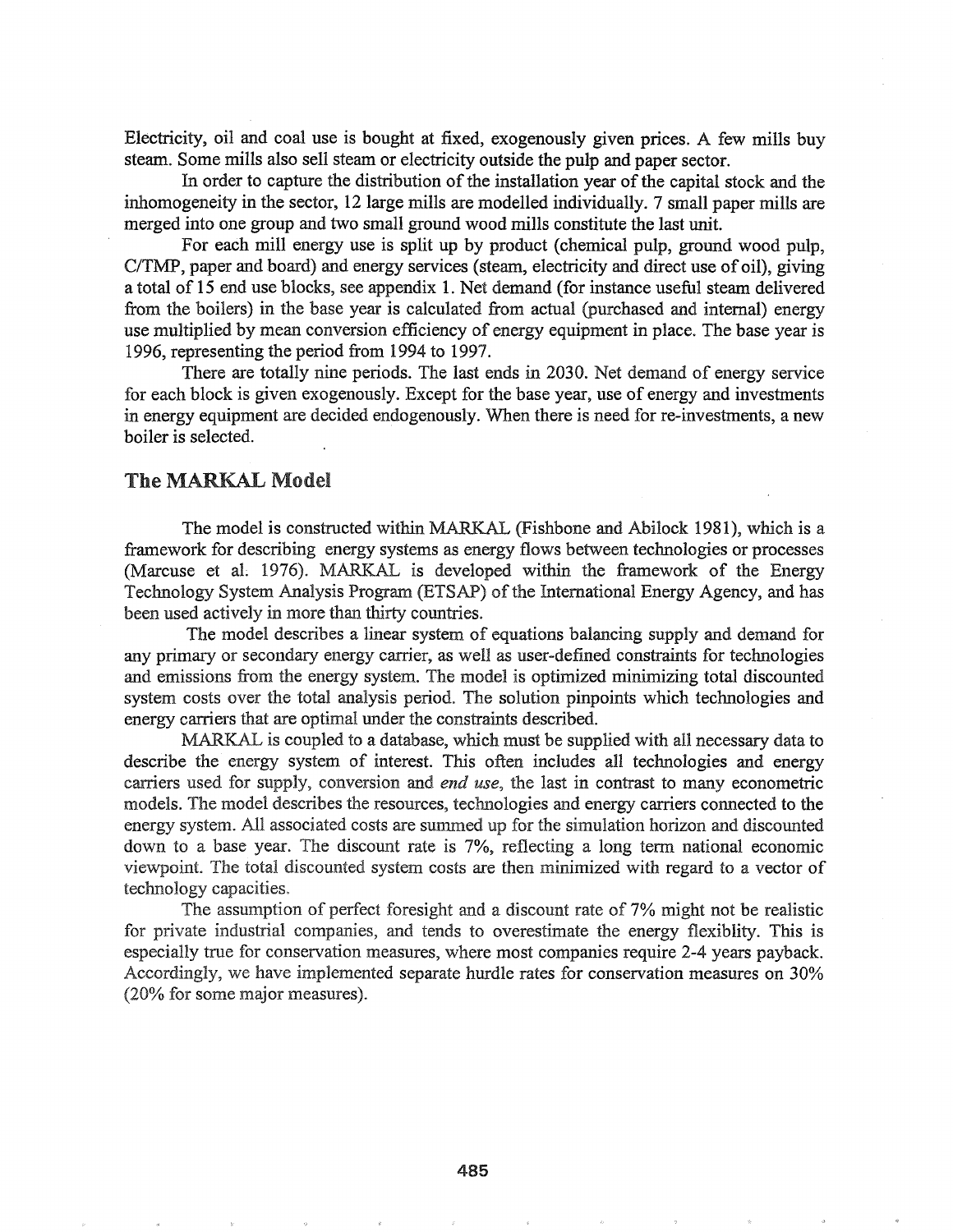The demands and the menu of technologies and energy carriers span a linear space of feasible solutions, within which the optimal solution must be found. Quantitative emission levels (e.g.  $CO<sub>2</sub>$ ) or other user specifications can also restrict the solution space.

For calculating the electricity balance each period is again split up in three seasons, which again is split up in a day and a night fraction. This makes it possible to incorporate varying prices over the year, as is the case on the Scandinavian Electricity Stoch Exchange (Nordpool). For example, the prices tend to be lower in the summer and during the night.

### Model Data

The MARKAL pulp and paper model requires an extensive amount of input data. Projections for net energy demands, technology descriptions and statistics for energy use and production in the base year are the most important.

Information on installed energy conversion equipment was provided through a questionnaire, which was sent to all pulp and paper mills. In the questionnaire it was asked for infonnation regarding boiler capacities, energy carriers, efficiencies, investment costs and operating and maintenance costs. All but one small mill answered the questionnaire (Rosenberg 1998), representing 98% of the sector's energy use.

Of the replies, everybody quoted their installed capacity of boilers and year of installation, but only one third stated the investment and/or the operation and maintenance costs. A summary of the survey is presented in table 1.

Even though there is a large diversity regarding year of installation, we can observe a general trend that many oil boilers are installed *before* the oil shock (1973}. Electric boilers dominated from the beginning of the eighties, while bio-boilers have become more popular the last 5 years.

We calibrate and align the model with base year data from the "Industrial Energy Efficiency Network<sup>2</sup>". The network have data for energy use by product and fuel; both internal energy and purchased fuel. Specific consumption in the base year is found by performing an end use specification and dividing by production volumes.

Demand projections for average production and energy use in the sector have been taken from background figures for a green paper on long term Norwegian energy policy (OED 1998). The projections show a 50% increase in useful energy demand, from 1996 to 2020. In lack of other information we have assumed the same growth rate for every mill. Costs (investment and O&M costs) for steam turbines are based on national data (NVE 1996).

<sup>&</sup>lt;sup>1</sup> Four mills, which have been closed after 1996, are not included in the model.

<sup>&</sup>lt;sup>2</sup> The "Industrial Energy Efficiency Network" aims at a better co-ordination of energy efficiency measures and activities among the member companies. The members annually report confidential energy and production figures to the network. Data are available from 1989 to 1999 per today, and all pulp and paper mills are members. The network is sponsored by the Norwegian Water Resources and Energy Directorate and administrated by Institute for Energy Technology.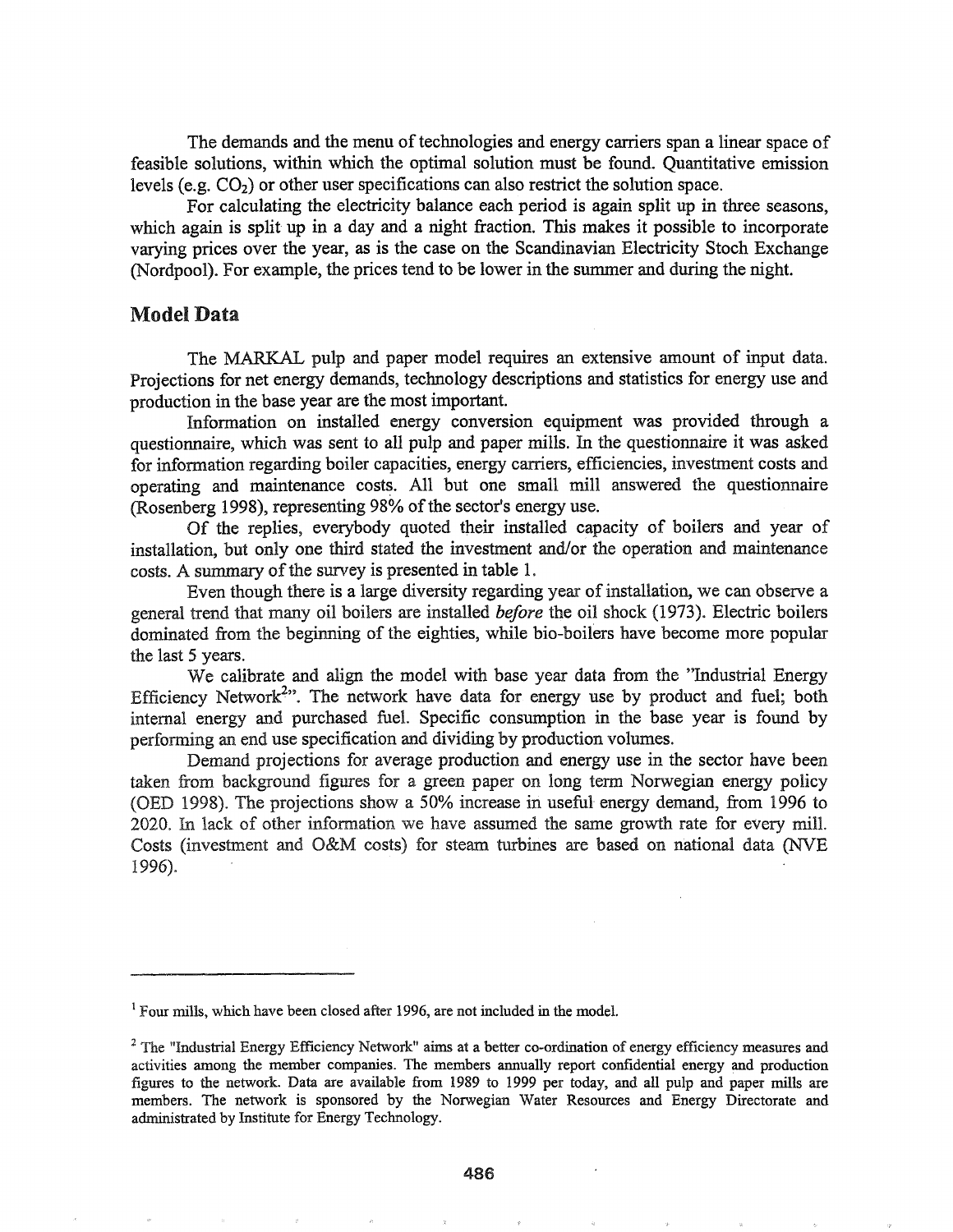|                         | Average                 |             |                   |                          |                    | Total                |             |
|-------------------------|-------------------------|-------------|-------------------|--------------------------|--------------------|----------------------|-------------|
|                         | Install.<br>power<br>MW | Boiler eff. | Year<br>installed | Inv.cost<br>US\$/MW      | OM/cost<br>US\$/MW | Number<br>of boilers | Capacity MW |
| Electric boiler         | 23                      | 96 %        | 1978              | 14                       | 1.5                | 28                   | 644         |
| Oil boiler              | 30                      | 88%         | 1971              | 27                       | 2.4                | 30                   | 861         |
| Bio boiler              | 32                      | 89 %        | 1985              | 216                      | 18                 | 9                    | 284         |
| Boiler for black liquor | 99                      | 85 %        | 1977              | $\overline{\phantom{a}}$ | 9                  | 4                    | 395         |
| Other boilers           | 19                      |             | 1982              | 380                      | 8                  | 5                    | 94          |
| Steam turbines          | 16                      |             | 1973              | 157                      |                    | 5                    | 78          |

### Table I. Key Data from the Special Questionnaire to the Pulp and Paper Mills

### Biomass Module

Biomass is an important energy resource for the industry, and deserves a careful treatment. The mills can use both internal (own) biomass or acquire biomass from outside. Internal resources are considered to be available at no cost, because the alternative might be even more expensive (deposition) or even illegal due to environmental regulations.

In addition to internal fuels, the mills can acquire other biomass resources presently not in use. There are almost 40 PJ unused and easily accessible biomass in Norway (Saur, Raadal and Erstad 1998). These resources consist of hardwood, thinning wood, wreck wood, straw and by-products from the timber industry.. The resources are unevenly distributed, and a large fraction is in the south  $-$  east counties. We have grouped the resources into 10 geographical regions.

The price for the resources will depend on costs for harvesting, transport and possible scarcity, i.e. competition with other usage of the same resources. For the time being we ignore the last option, and examine costs for harvesting and transport For each region, we have divided the resources into 5 cost classes depending on conditions for felling, and calculate costs for transport separately.

Each mill can acquire biomass from any region, but the further away the region is, the more expensive it will be. Most of the mills are concentrated on the south-east coast. The resources in these counties are therefore more attractive than the resources in Western and especially in Northern Norway. Often it will be more attractive to use expensive (with regard to felling) resources in central regions than cheaper resources in remote areas, since transport

<sup>&</sup>lt;sup>3</sup> The "Industrial Energy Efficiency Network" aims at a better co-ordination of energy efficiency measures and activities among the member companies. The members annually report confidential energy and production figures to the network. Data are available from 1989 to 1999 per today, and all pulp and paper mills are members. The network is sponsored by the Norwegian Water Resources and Energy Directorate and administrated by Institute for Energy Technology..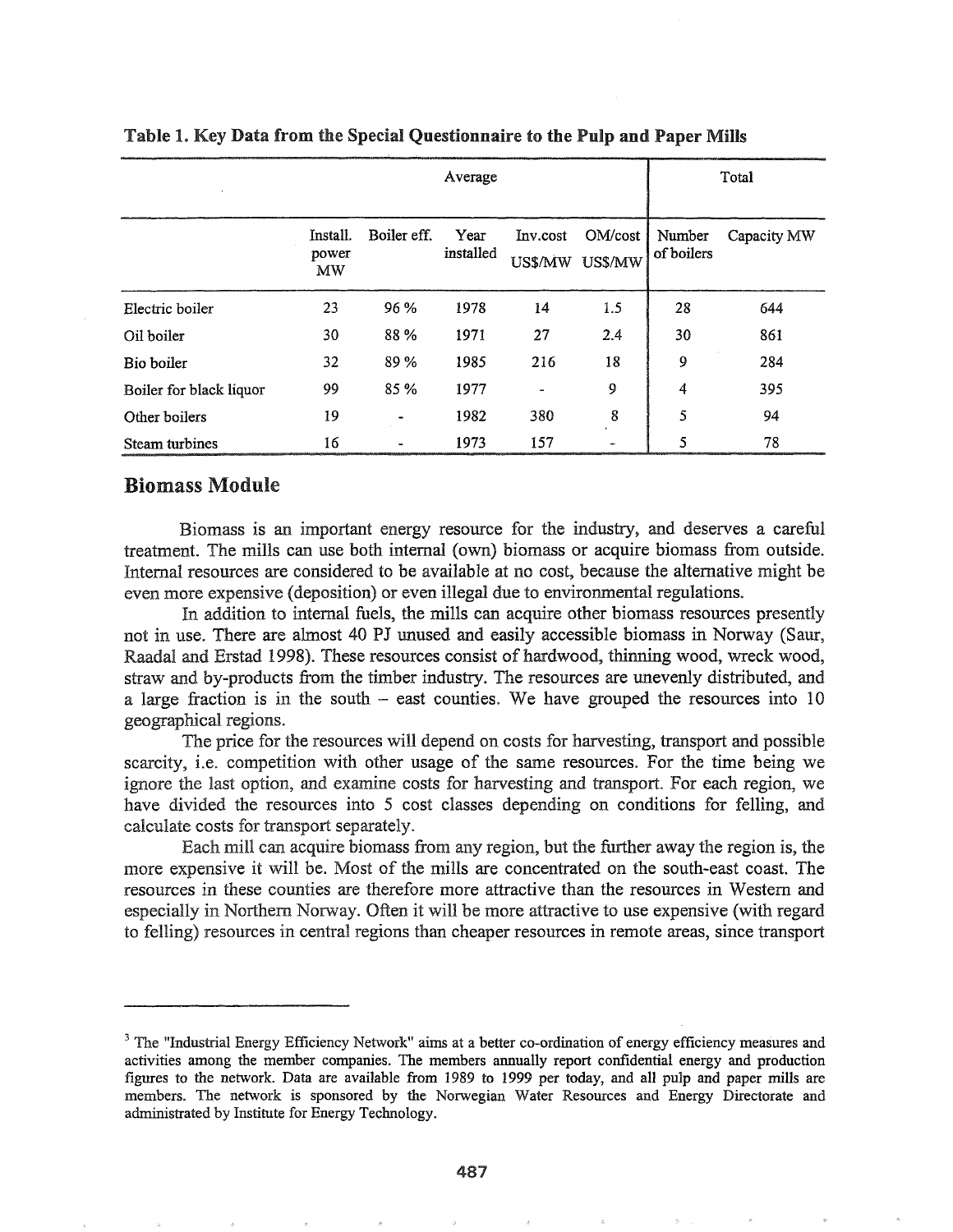costs generally are high. Import from Sweden is not considered even though this would be much more economical than using resources in Northern Norway.

Based on information from one of the enterprises in the data set we have made a linear model for the transport costs

$$
Y = a X + b
$$

where Y is the transport costs (USD/GJ) and X the transport distance (km). Making a least square fit of our data we have estimated a to 9.7 USD<sup>4</sup>/(TJ  $\cdot$  km) and b to 320 USD/TJ. It would have been desirable to check the coefficients with data from other enterprises, but such data has not been available.

## Analysis

#### Energy Prices and Flexibility

Electricity is mainly used for electricity specific end uses as elctric motors. This use can not be substituted.. Thermal demand can be met by oil, biomass or electricity. In addition oil and biomass can be used for electricity production when electricity prices are sufficiently high.

Both for thermal and electric demand, we have included in the database measures for energy conservation. When these measures are found to be profitable, they so to speak replace the need for final energy. Since the menu of measures are not exclusive, the potential for energy conservation will probably be larger than calculated by the model.

In order to explore flexibility of energy use in the sector we have varied electricity and oil prices in a systematic manner. Fuel shares for steam production for various price levels are shown in Figure 1.

### Use of Biomass and Black Liquor

Black liquor is a base load fuel and covers approx. 40% of thermal energy use regardless of energy prices. For low electricity and oil prices, the model do not reinvest in new boilers for black liquor after 2020. This might not be realistic as this is a convenient way ofrecovering chemicals..

Other biomass use (chips, bark etc) will cover from 20% to 50% of thennal energy demand.. The bio boilers are generally newer than the boilers for black liquor, and it is not likely that the utilization will drop below the present level of 20% as long as the boilers are operative. In order to reach the 50% level, oil and electricity prices must exceed 0.6-0.8 cents/MJ  $(\sim 2.2-2.8 \text{cents/kwh})$ . This is almost twice the present price. When both oil and electricity prices increase, biomass use (exclusive black liquor) increase two or threefold, see Figure 2.

 $4$  We have set 1 USD = 9 NOK (Norwegian Crowns).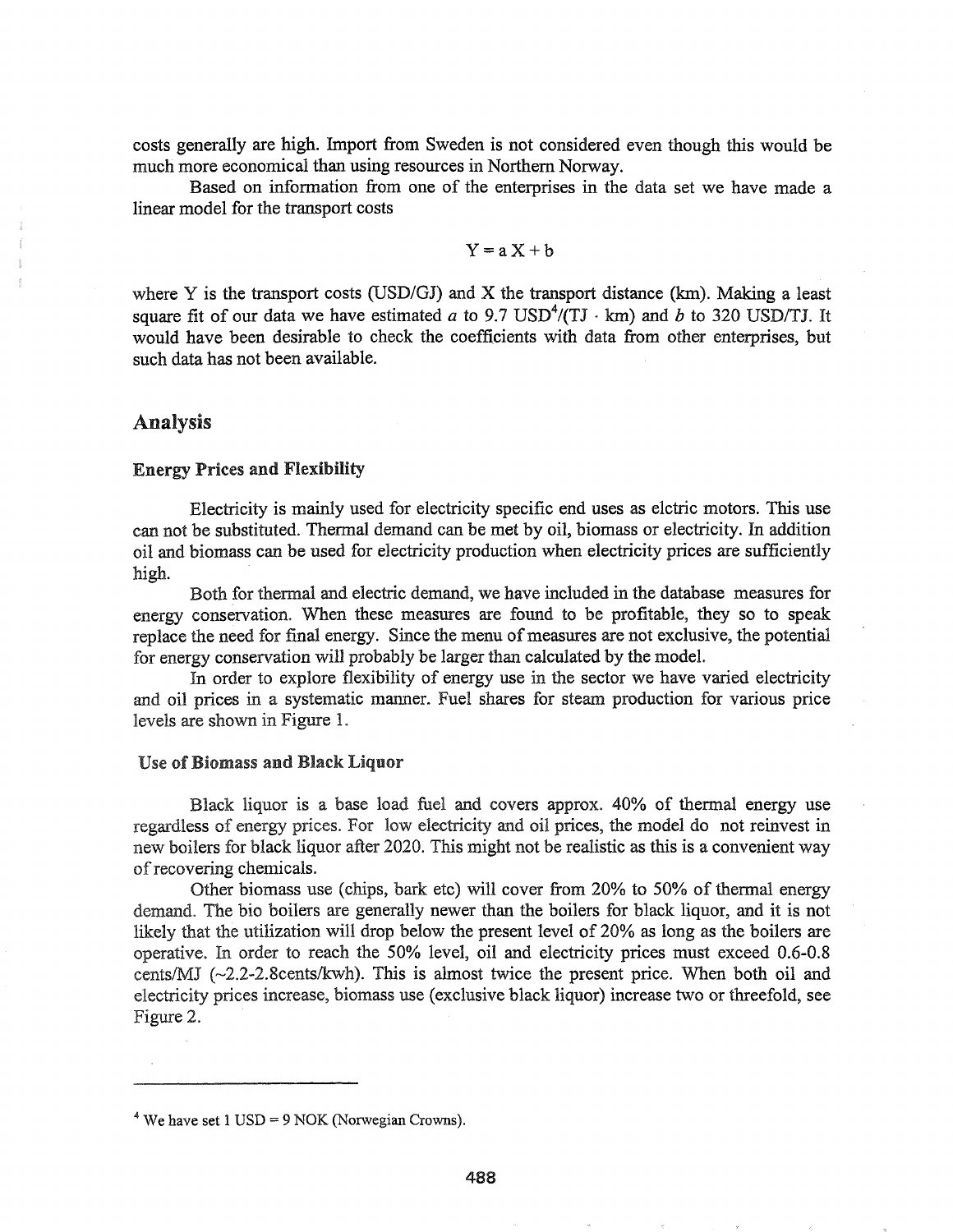

Figure 1. Fuel Shares for Steam Production with Varying Energy Prices (E60O40 means elprice 6.0 cents/MJ, oilprice 4.0 cents/MJ, etc...)



Figure 2. Use of Bio Energy with Varying Energy Prices (exclusive black liquor)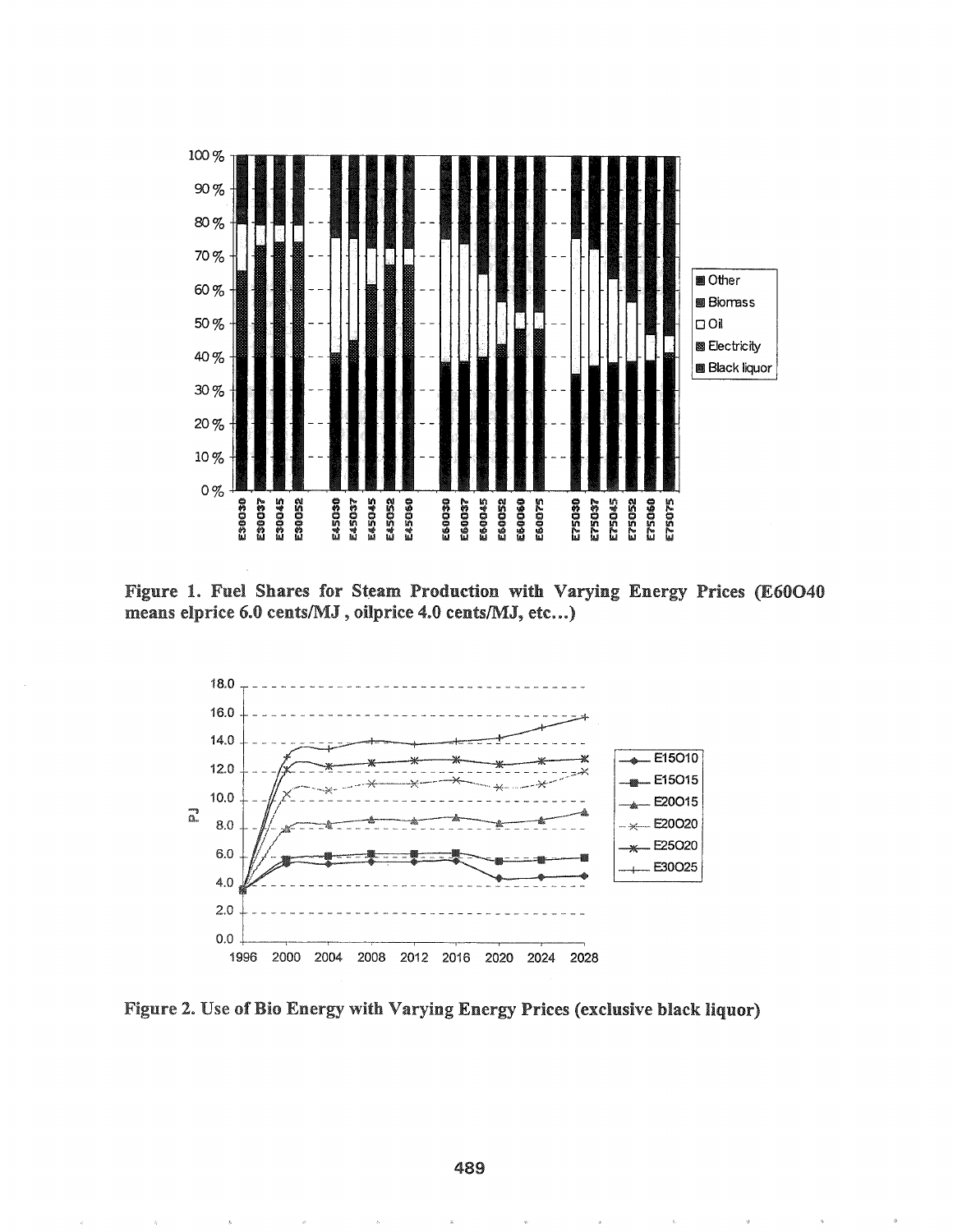#### Use of Electricity for Steam Production

When electricity prices are lower than oil prices, and relatively low compared to prices for biomass, electric boilers might cover 30-40% of the thermal demand. On the other hand, when electricity prices are higher than 2.5 cents/kWh, electricity use for steam production is more or less given up. The electricity share for "normal" prices (electricity approx.  $1.7$  cents/kWh, oil 0.32cents/MJ) is approx.  $10-15\%$ .

The modelled electricity use is shown in Figure 3. The reduced electricity demand from the lowest to the highest price level is caused mainly (65%) by increased autoproduction but also reduced use of electric boilers (35%). Electricity conservation measures which are modelled in the database, are too expensive even for the highest price level.

Presently, manufacturing industry is exempted from the electricity tax. If the plants had to pay half of the general tax, i.e. 0.6 cents /kWh, corresponding to a price increase of 35%, electricity consumption for steam production would drop 80%. This reduction amounts to 200-300 GWh. Based on price elasticites found in the literature, we find that the potential for reductions for electricity specific purposes is of the same order in absolute numbers. The total reduction could be 10% in the long run, or approx 0.6 - 0.8 TWh.



## Figure 3. Electricity Consumption per Annum for Varying Electricity Prices (1.7-2.2- $2.8-3.3$  cents/k $Wh$ )

#### Use of Oil

When oil prices are much (more than 30%) lower than electricity prices and relatively low compared to prices for biomass, oil cover up to 30-40% of thermal demand. Biomass, black liquor and a small amount of electricity cover the rest. On the other hand, when oil prices are higher than 0.5 cents / MJ, oil use is more or less given up, except for direct use of oiL The normal level is 20-30%.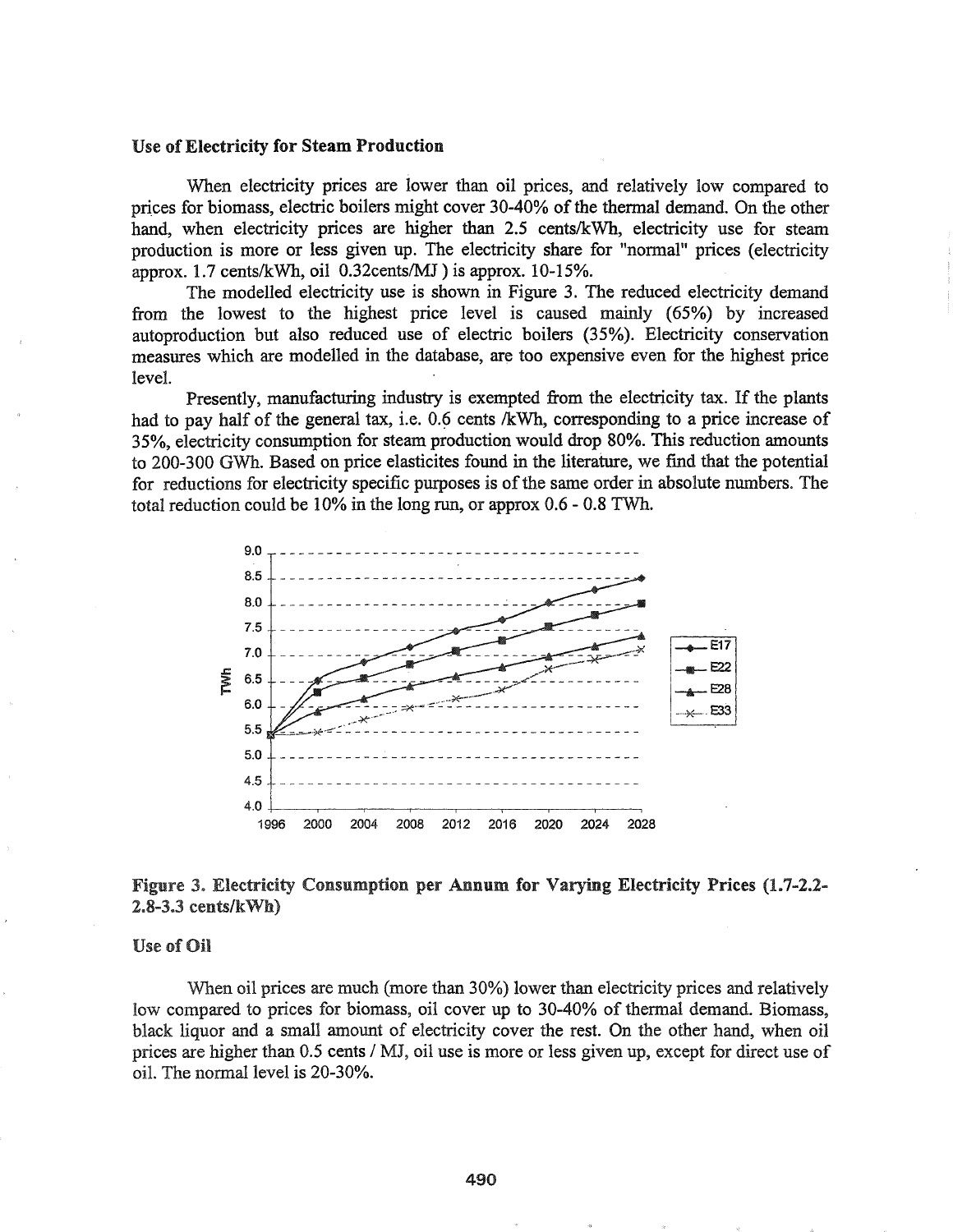Presently the pulp and paper industry pay only half of the general  $CO<sub>2</sub>$  tax. If they had to pay full  $CO_2$  tax (0.15 cents */* MJ  $\sim$  20 USD/ton  $CO_2$ ), the fuel price would increase by 0.06 cents/MJ and oil use would decrease 13% immediately and 25% on long tenn. This is shown in Figure 4 as the "0.37 cents/MJ" graph.



### Figure 4. Fuel Oil Consumption per Annum for Varying Pil Prices (0.30-0.37-0.45-0.52- $0.60$  cents/ $MJ$ )

Electricity production from back pressure and condense turbines shows to be between 300-500 GWh for most realistic price levels. Increased electricity production from the bottom level is generally generated from oil or biomass in a number of different mills. Electricity production above 500 GWh requires investments in new turbines and multi-fuel boilers, and occurs only when the electricity price is at least twice the price of thermal energy, which is unrealistic for Norwegian conditions.

#### **Investment Grants**

Since 1997 the Norwegian Water Resources and Energy Directorate has administered a grant scheme for supporting investments in technology for increasing use of renewables, in particular bio-boilers. The average grant level has been approx. 20% of the total investment.

In the analysis of the importance of grants for more use of bio energy, the electricity price is set to  $1.7$  cents/kWh and the oil price to  $0.32$  cents/MJ, the approximate price level in 1999. Based on these prices the model prescribes the use of bioenergy to increase 50% on short term. This is in good agreement with data from the Industrial Energy Efficiency Netvvork, which show that biomass use in 1999 had increased to 5.7 PJ, which is a 50-60% increase. Our impression is that the main reason for this was the favourable "climate" for biomass investments after the extreme dry years 1996/97 with high electricity prices.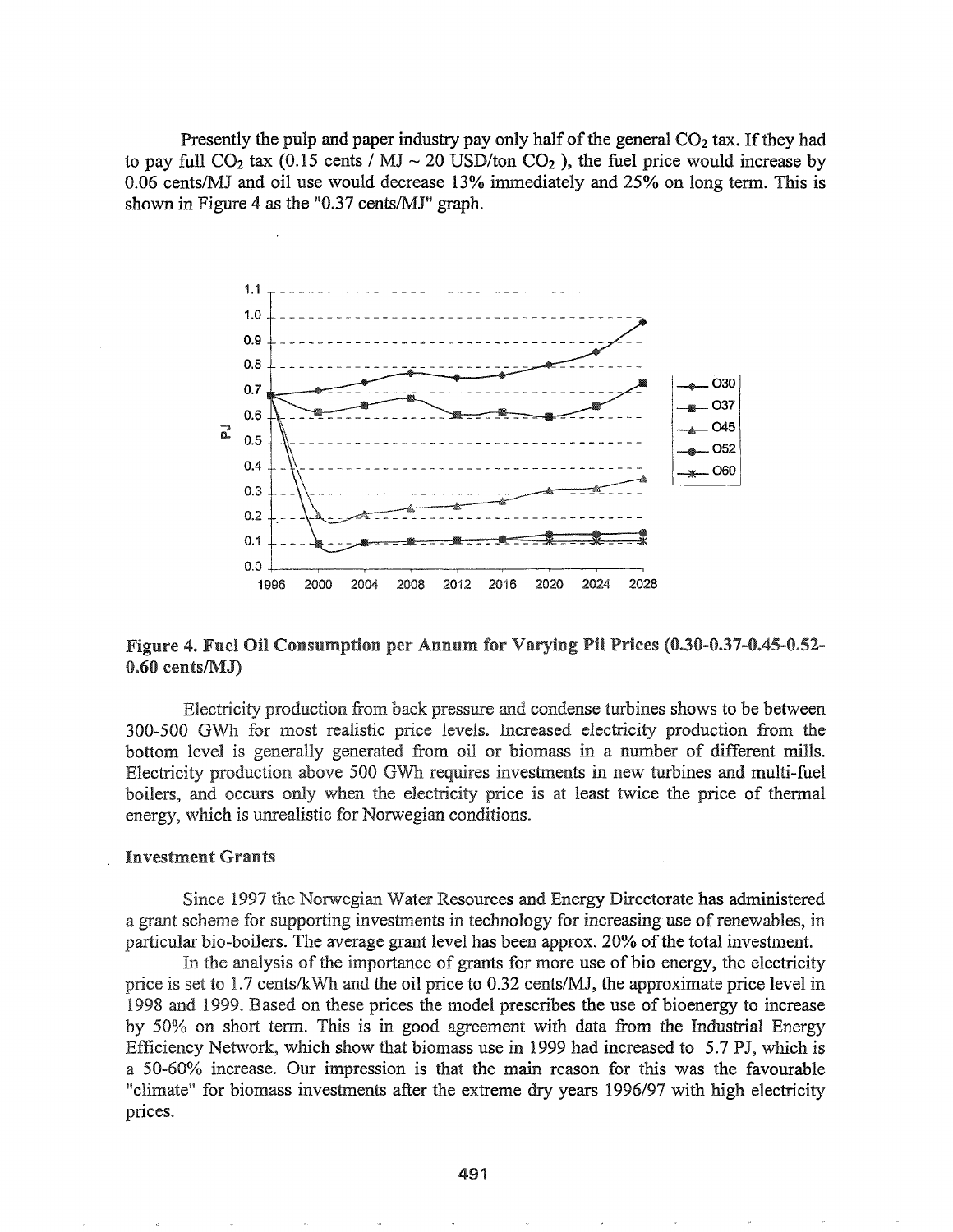The analysis reveals that biomass use could decline after 2020 if no grants are given. At this time, two turbines become too old to operate. One is never replaced without grants, the other is replaced with a turbine with higher efficiency. In both mills steam demand is reduced, and this affects biomass use, as biomass is the marginal resource in the two mills.

The subsidy will have largest effect on smaller mills, which have the highest unit costs, and most of them did not have any multifuel boiler previously. According to our model the grant scheme (20% support) will secure an increase of O.4PJ on short tenn (2004) and 1.4PJ on long term (2020) compared to the baseline projection, see table 2. Even for a 50% grant scheme, biomass use is not increased as much as when imposing taxes which increase both el and oil prices with 5 ere/kWh.

On the other hand most mills demand a higher rate of return than 7% on investments. Therefore the grant scheme could be more efficient in real life than what is shown by the model.

| voorvoorvaarganisme een vir de maakta voorval van de gebruik van de gebruik van de van de van de van de van de |        |      |      |  |
|----------------------------------------------------------------------------------------------------------------|--------|------|------|--|
| Scenario/year                                                                                                  | 1996   | 2004 | 2020 |  |
| No grants                                                                                                      | 3.7    | 5.4  | 4.7  |  |
| $10\%$ grant                                                                                                   | 3.7    | 5.4  | 4.7  |  |
| $20\%$ grant                                                                                                   | $-3.7$ | 5.8  | 6.1  |  |
| 50% grant                                                                                                      | 3.7    | 6.5  | 6.5  |  |

Table 2. Use of Bioenergy at Different Levels of Grants (PJ/year)

## Conclusion

The model of the Norwegian pulp and paper industry is used for prescribing energy flexibility on short and long terms.

Varying electricity and oil prices, we find that black liquor covers about 40% of thermal energy demand in almost all cases. Otherwise it would create a waste problem. Other biomass resources, mainly internal bark and chips in the mills, cover presently approx 20% of the thermal demand. Doubling electricity and oil prices, biomass share can increase to 50%, and more biomass has to be acquired outside the mills..

The electricity - oil ratio is very sensitive to minor price differences, but for low and reasonable prices their combined fuel share is relatively stable at 40%.

Investment grants for solid fuel boilers are not as efficient as higher electricity and oil prices, at least when applying a rate of return which reflects a long term national economic viewpoint.

### Acknowledgements

The Research Council of Norway has sponsored the project through the programme "SAMRAM".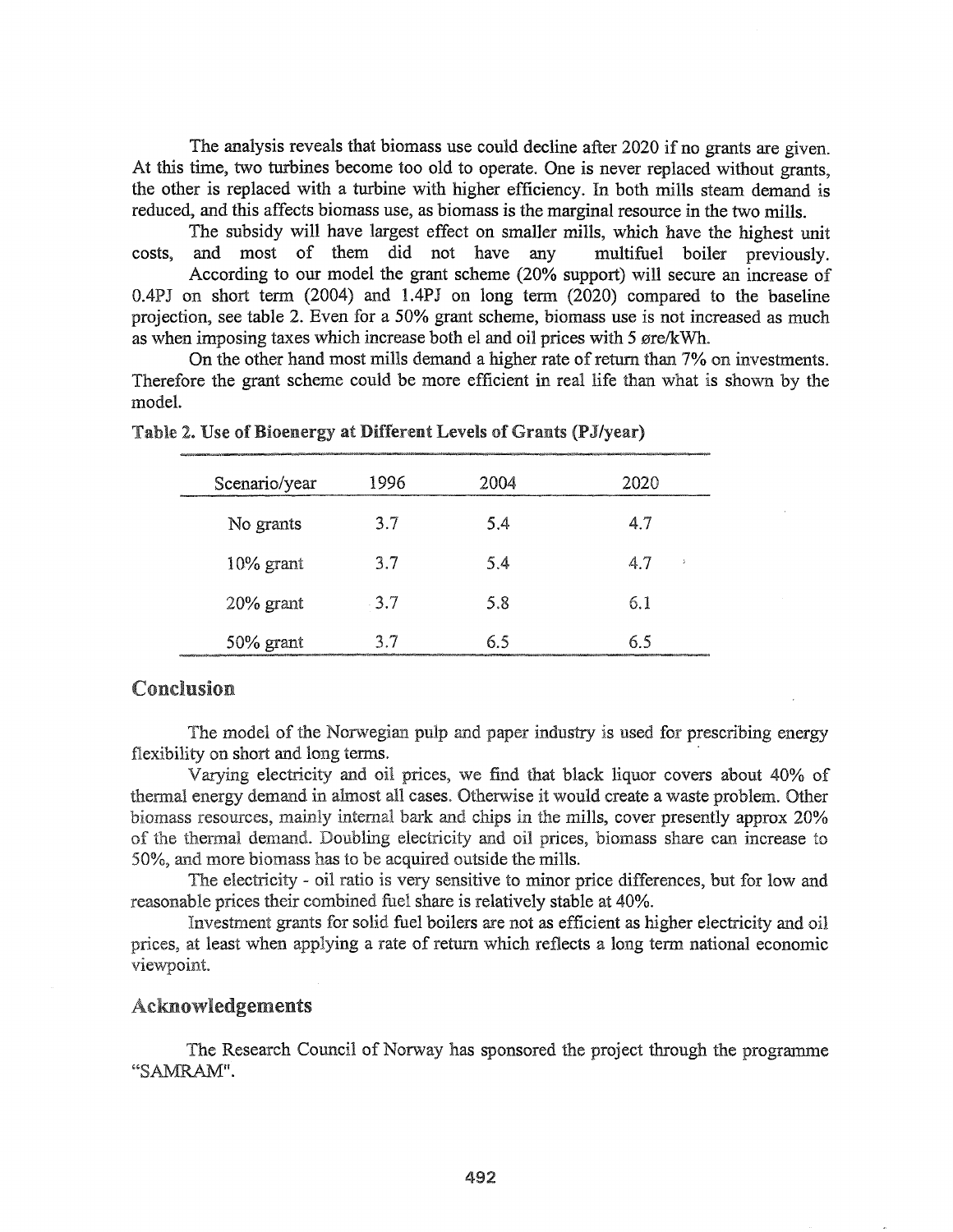## References

- de Beer et.aL 1998: "Long-term energy efficiency improvements in the paper and board industry", *Energy,* VoL 23, No.1, pp. 21-42, 1998
- FarIa et.aL 1997: "Energy efficiency developments in the pulp and paper industry", *Energy Policy,* Vol. 25, Nos. 7-9, pp. 745-758, 1997
- Fishbone and Abilock. 1981: "MARKAL  $-$  A Linear Programming Model for Energy System Analysis – Technical Description of the BNL version", *Energy Research* Vol 5 (1981).
- Giraldo and Hyman 1995: "Energy end-use models for pulp, paper and paperboard mills", *Energy,* Vol. 20, No. 10, pp.l005-1019 (1995)
- Giraldo and Hyman 1996: "An energy process-step model for manufacturing paper and paperboard", *Energy,* Vol. 21, No. 7/8, pp.667-681 (1996)
- Marcuse W. et. al: "A dynamic time dependant model for the analysis of alternate energy energy policies", *Operational Research 1975.*
- Ministry of Oil and Energy 1998 (OED): "The energy and power balance to 2020", NOU:1998:11, ISBN 82-583-0456-9.
- Rosenberg, E. 1998: "Datagrunnlag for analyser av energifleksibilitet i industrien", *IFE/KRIF-98/113,* Institute for Energy Technology, *P.D.Box* 40, N-2027 Kjeller, Norway.
- Ruth et.al. 2000: "Impacts of market-based climate change policies on the US pulp and paper industry", *Energy Policy*, Vol. 28, No. 4, pp. 259-270, 2000
- Saur, I. F., Raadal, H. L., and Erstad, E. 1998: "Sources of biomass", *Stiftelsen* Østfoldforskning OR 07.98, K.G. Meldahlsvei 9, N-1671 Kråkerøy, Norway.
- The Norwegian Industrial Energy Efficiency Network, Institute for Energy Technology, P.O.Box 40, N-2027 Kjeller, Norway.
- The Norwegian Water Resources and Energy Directorate (NVE) 1997: "Costs for power plants pre 01 1996", *NVE Nr 05* 1997. NVE, P.O.Box 5091 Majorstua, N-0301 Oslo, Norway.
- Lehtilä A. and Pirilä P. 1996: "Reducing energy related emissions. Using an energy systems optimization model to support policy planning in Finland", *Energy Policy* 24 (9): 805-19.
- Tamminen, E. og Forsström, J. 1988: "A linear Programming Model of Forest Products Industries". *Research Reports* 543, Technical Research Centre of Finland (VTT), Vuorimiehentic 5, SF-02ISO Espoo, Finland.